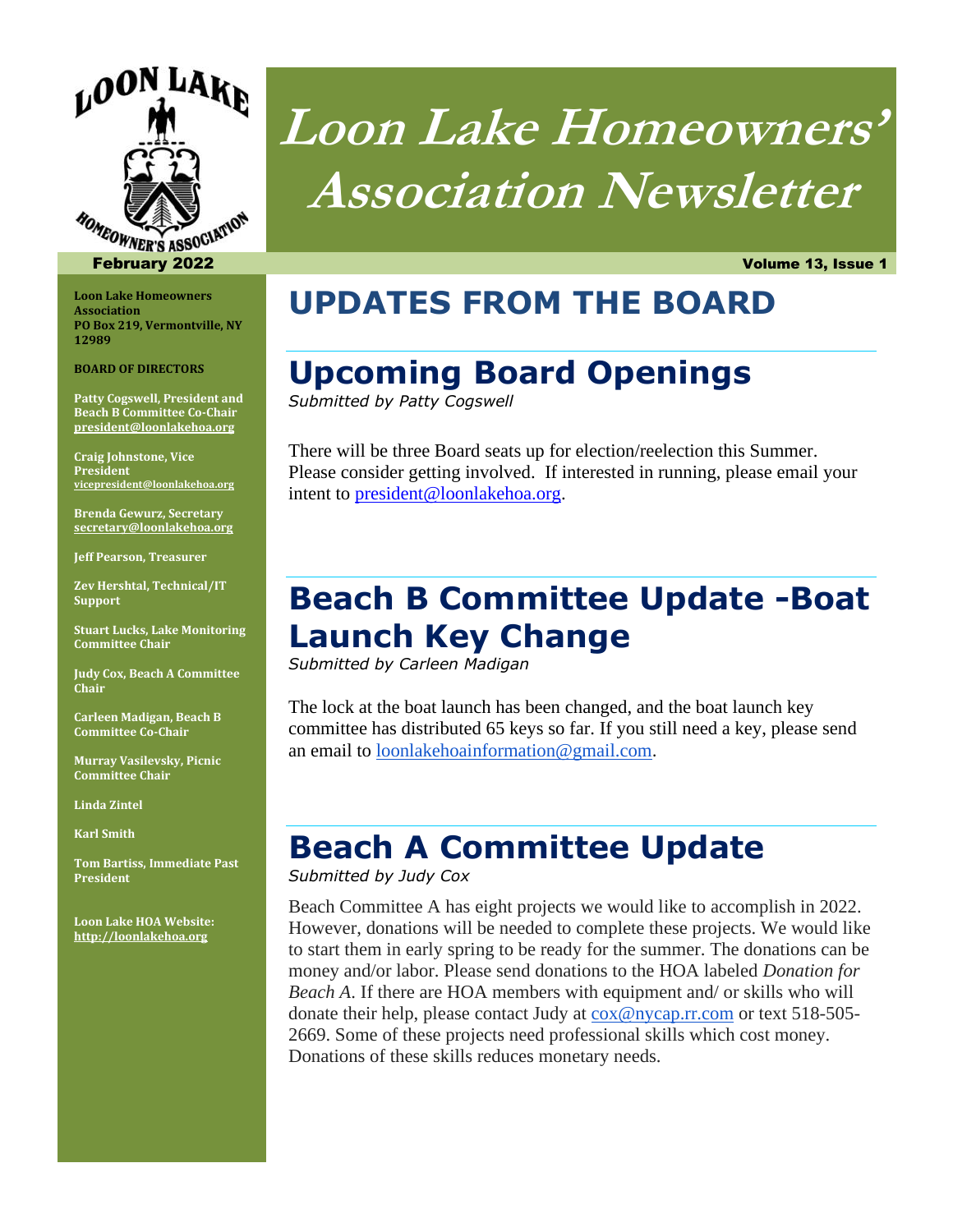

# **Beach A Committee Update** *(continued)*

| <b>2022 Project Goals</b>                  | <b>Estimated Costs</b>               |
|--------------------------------------------|--------------------------------------|
| 1. Repair the railings on the wooden       | Minimal cost-less than \$200- may    |
| staircase structure leading to the water   | need some boards for repair but      |
| to make it safe for users                  | Beach Committee will do repairs at   |
|                                            | no cost                              |
| 2. Restructure the existing sandbox        | Anticipated cost \$2000-This         |
| area to create an 8' wide by 12' long      | includes natural sand, seed, tops    |
| sand box to be filled with sand and fill-  | soil, and labor                      |
| in and seed the holes caused by erosion    |                                      |
| 3. Build three Kayak racks, ea. w/space    | Minimal costs-projected at           |
| for 6 kayaks. Place close to wooden        | \$400/rack for materials. Beach      |
| fence $&\&$ or one behind fireplace        | Committee will build racks at no     |
|                                            | cost                                 |
| 4. Created a Beach A Rules &               | No cost-We welcome concerns          |
| News section to be part of every HOA       | HOA members want to be included      |
| Newsletter                                 | in newsletter.                       |
| 5. Remove the abandoned canoe and          | No cost- Beach Committee             |
| sailboat on Beach A which has been         |                                      |
| there for years & make more sitting        |                                      |
| space                                      |                                      |
| 6. Develop a plan cost estimate to build   | Anticipated Costs: At least \$2000   |
| a black pipe rail (Loon Lake style) to     | to build rail                        |
| support persons walking down the path      | Initial estimates are we would need  |
| to the beach                               | 87 ft of long black galvanized pipe  |
|                                            | with poles and T's for this project  |
|                                            | plus labor costs and other materials |
| 7. Develop $&$ execute plan to fix the     | Costs-We have had concerns           |
| kayak access area to make it safe for      | raised about safety issues in        |
| users                                      | carrying kayaks to water. We need    |
|                                            | to develop a plan to address these   |
|                                            | concern that does not negatively     |
|                                            | impact on Lake. We welcome           |
|                                            | input.                               |
| 8. Develop plan to repair the stone        | Costs-We have one Beach              |
| platform on the upper area where we        | Committee member who is skilled      |
| have the picnic. This platform is          | in stone wall repair & can help with |
| disintegrating, and we want to save it.    | the labor, but we will need          |
| If not, too costly we would like to fix it | materials and someone to work        |
| this summer                                | with him in lifting the stones.      |

**Loon Lake Hats and Boat Labels:** We have ordered more green Loon Lake Hats. They cost \$20. We also have more Kayak/canoe labels. They are free. Please email ( $\cos @$ nycap.rr.com) if you want to purchase a hat or need labels. We will save them for you.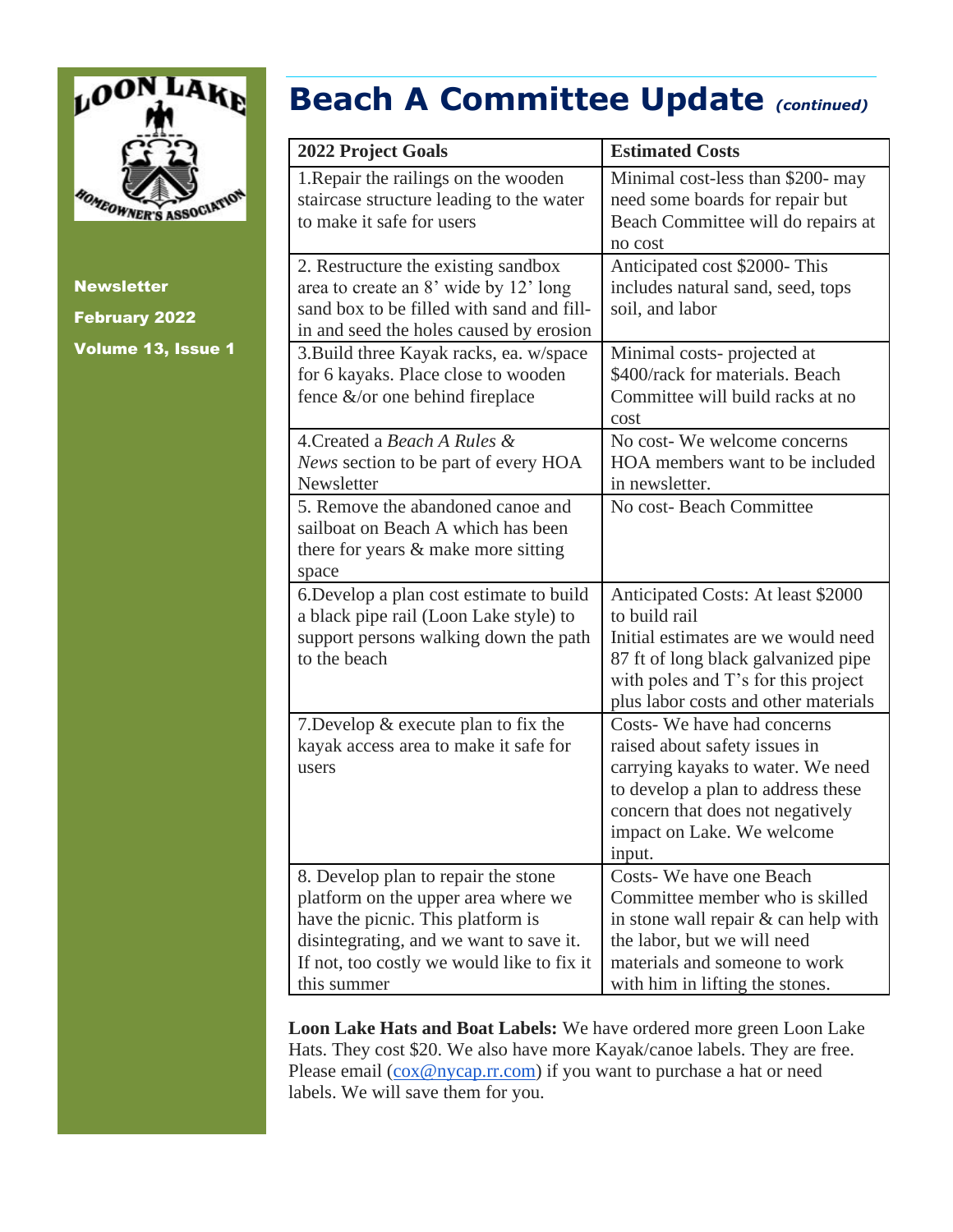

#### **Loon Lake Awarded Clean Water Grant**

*Submitted by Carleen Madigan*

The Loon Lake HOA has been awarded a \$9,000 grant from the Lake Champlain Basin Program, to fund a summer lake steward through the Adirondack Watershed Institute. The goal of the grant is to help prevent the spread of aquatic invasive species in the lakes and streams that feed into the Lake Champlain watershed. Between the LCBP grant amount and our contribution, we'll be able to have a lake steward on site at the boat launch four days a week for 15 weeks this summer.

New York State Assemblyman Billy Jones wrote a letter of support for the grant, saying "Once introduced, invasive species are incredibly difficult to remove, so it is essential to limit the spread and reduce the impact of them. I fully support the Loon Lake Homeowners' Association efforts and respectfully request favorable consideration of their application."

In order for us to utilize the grant funds, the HOA needs to contribute \$2458 to the project. We have \$1596 left from our GoFundMe fundraiser last year, so that means we only need to raise \$862. If you'd like to contribute, please send a check to LLHOA, PO Box 219, Loon Lake, NY 12989 and write "lake steward funding" in the memo line, or contribute via PayPal, at loonlakehomeowner@gmail.com. To avoid having the PayPal fee deducted from the amount we receive, please select "Friends and Family" rather than "Goods and Services." We ARE friends, after all!

# **PRESERVATION EFFORTS**

### **Loon Lake Fire Tower**

*Submitted by Matthew Pelkey*

Over the last few decades there has been a renewed interest in preserving the historic fire towers located throughout the Adirondacks. While their intended use has long since become antiquated, outdoor programs such as the fire tower challenge, and expanded tourism in the Adirondacks has given many of these towers a second chance. While neglect and



damages have resulted in many being permanently lost, other towers have been preserved and restored—often through the activism and organizing of volunteers. Most (if not all) that remain have been added to the National Register of Historic Places. Loon Lake Mountain Fire Tower is no exception—being added to the list in 2015.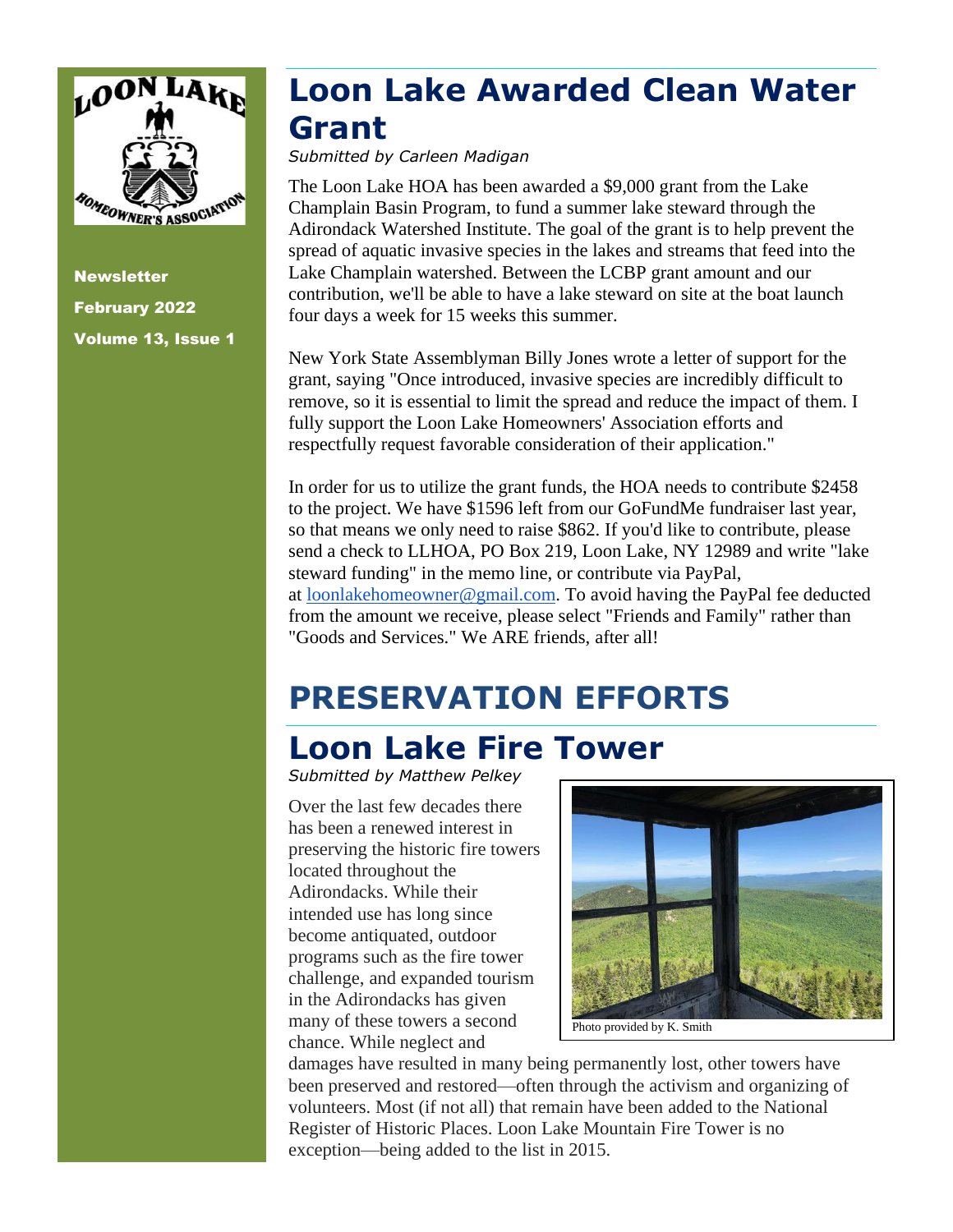

**Newsletter** February 2022 Volume 13, Issue 1

# **PRESERVATION EFFORTS**

#### **Loon Lake Fire Tower** *(continued)*

Unfortunately, just having the Loon Lake Mountain Fire Tower on the National registry does not alone guarantee it's preservation. The tower, while now accessible to the public through the Loon Lake Mountain trail, remains closed due to the current state of disrepair. Without regular maintenance and upgrades, time and the elements still remain a risk to the tower.



Fortunately there is a process for assisting the NYS DEC in getting the tower the much needed work it deserves. Organizations such as the Forest Fire Lookout Association and Adirondack Architectural Heritage (AARCH) advocate for maintenance and preservation of fire towers and are available to assist with these efforts.

The process to volunteer on state land (whether that been trail work, caretaking or fire tower restoration/maintenance), must be done pursuant to a NYSDEC Volunteer Service Agreement. Most of the other prominent fire towers that have been restored operate pursuant to such agreements (i.e., Pokeo-moonshine, Hadley, St.

Regis, Hurricane). To begin any effort of restoring the Loon Lake Mountain Fire Tower we would need to execute such an agreement. This could be done through an existing nonprofit (such as AARCH) or could be done through a new non-profit dedicated specifically to maintaining and preserving Loon Lake Mountain and the fire tower. There isn't a right or wrong path here—it's really up to the volunteers pursuing the effort.

From there, what we need is fairly straightforward: money and volunteers. While nailing down a specific amount has been difficult given that it is highly dependent on the condition and size of the current tower, the expectation should be that at least six figures would be needed. There are of course grants that we could explore but the more community support for the project, the easier this becomes.

From the research I have done and the individuals that I have spoken with, the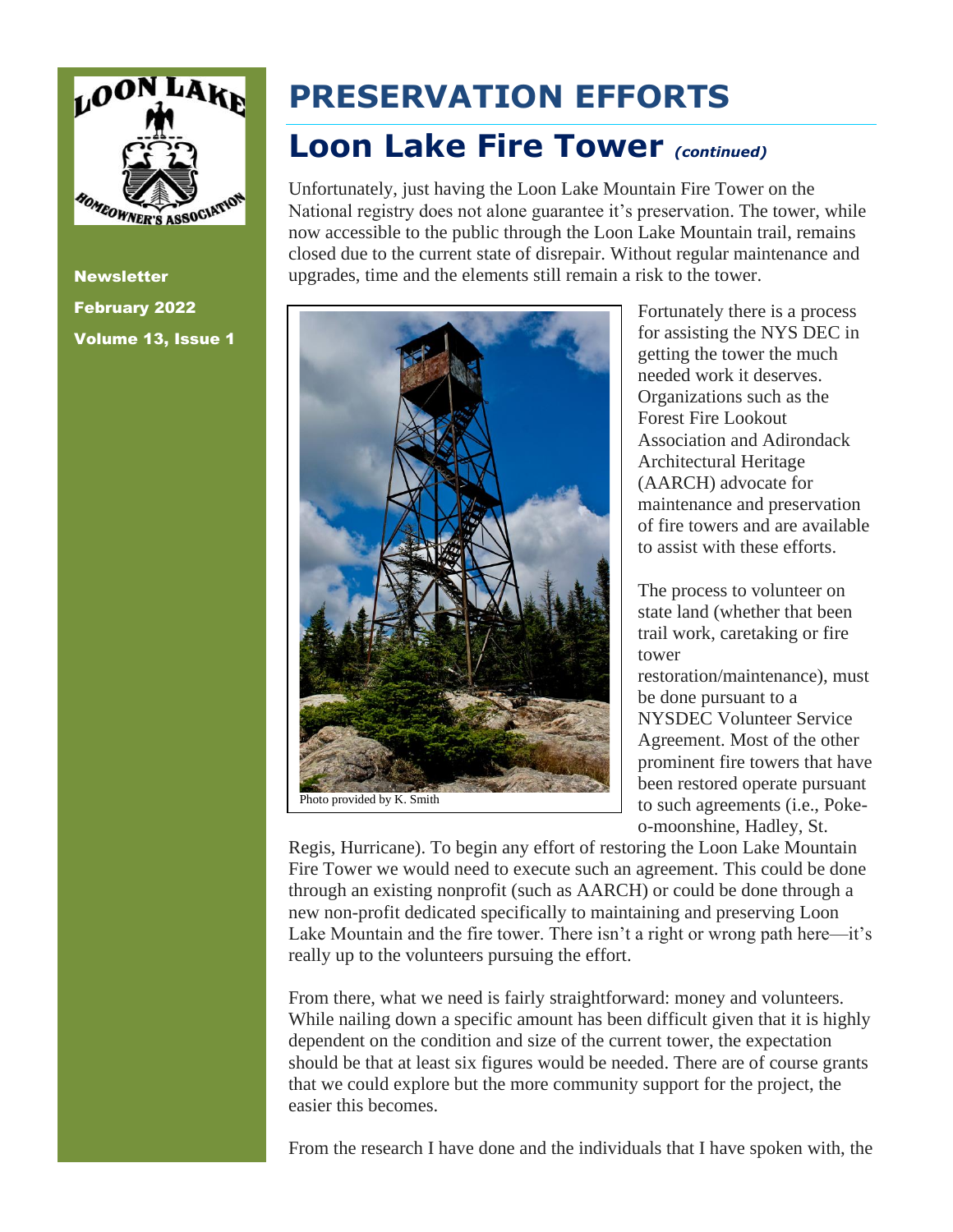

# **PRESERVATION EFFORTS**

#### **Loon Lake Fire Tower** *(continued)*

groups that have had an organized, dedicated group to the project have been most successful. So step one for us is to determine if there is interest in preserving the tower, and how we would like to go about organizing that effort! We would then be well suited to set up a series of meetings (zoom is fine) with the Forest Fire Lookout Association and AARCH to educate members on the steps and efforts necessary, and then organize a campaign around our goals.

If you are interested in learning more about and helping with these restoration efforts, please contact Matt Pelkey at **loonlakemountain@gmail.com** 



# Brief History of Loon Lake Mt. Fire Tower

*Submitted by George Stowers*

The first structure on Loon Lake Mt. was a wooden tower erected by the Conservation Commission in 1912. In 1917 the wood tower was replaced with a steel 35' Aermotor LS40 tower. It is unclear when the first Observer's cabin was built. The first official mention of the cabin was a 1922 notation that the cabin was repaired.

However, a photograph of Observer Bernard Paye, in Martin Podskock's, Adirondack Fire Towers, Their History and Lore, The Northern Districts, taken circa 1920-1924, shows a rundown shack described as the "old cabin" near the base of the tower.

In March 1928, the tower was toppled by winter gale. The Observer at the time, Charles Williams, was not in the tower when it collapsed having left the tower a day or two before. However, a lean-to Charles had constructed near the base of the tower was also destroyed when the tower fell. The tower was replaced the following spring. A new Observer's cabin was also built by the CCC at this time. Six years later, in 1934, the CCC constructed a new trail between the cabin to the top of the mountain.

On June 7, 1934, Fire Warden, Thomas Derby, reported to his Supervisor, Albert Paye at Loon Lake Station, that he had made several unsuccessful attempts to reach Charles by telephone. In response, William and Albert Williams were sent in search of their missing brother. Sadly, they found their brother deceased, about half way up the mountain, the victim of an apparent heart attack.

The tower remained in continuous operation for 59 years until it's decommissioning at the end of the 1970 season. At least 25 people were appointed Observers during that time. The first Observer was William Paye from Inman, NY and the last Gerald Noreault from Mountain View, NY. In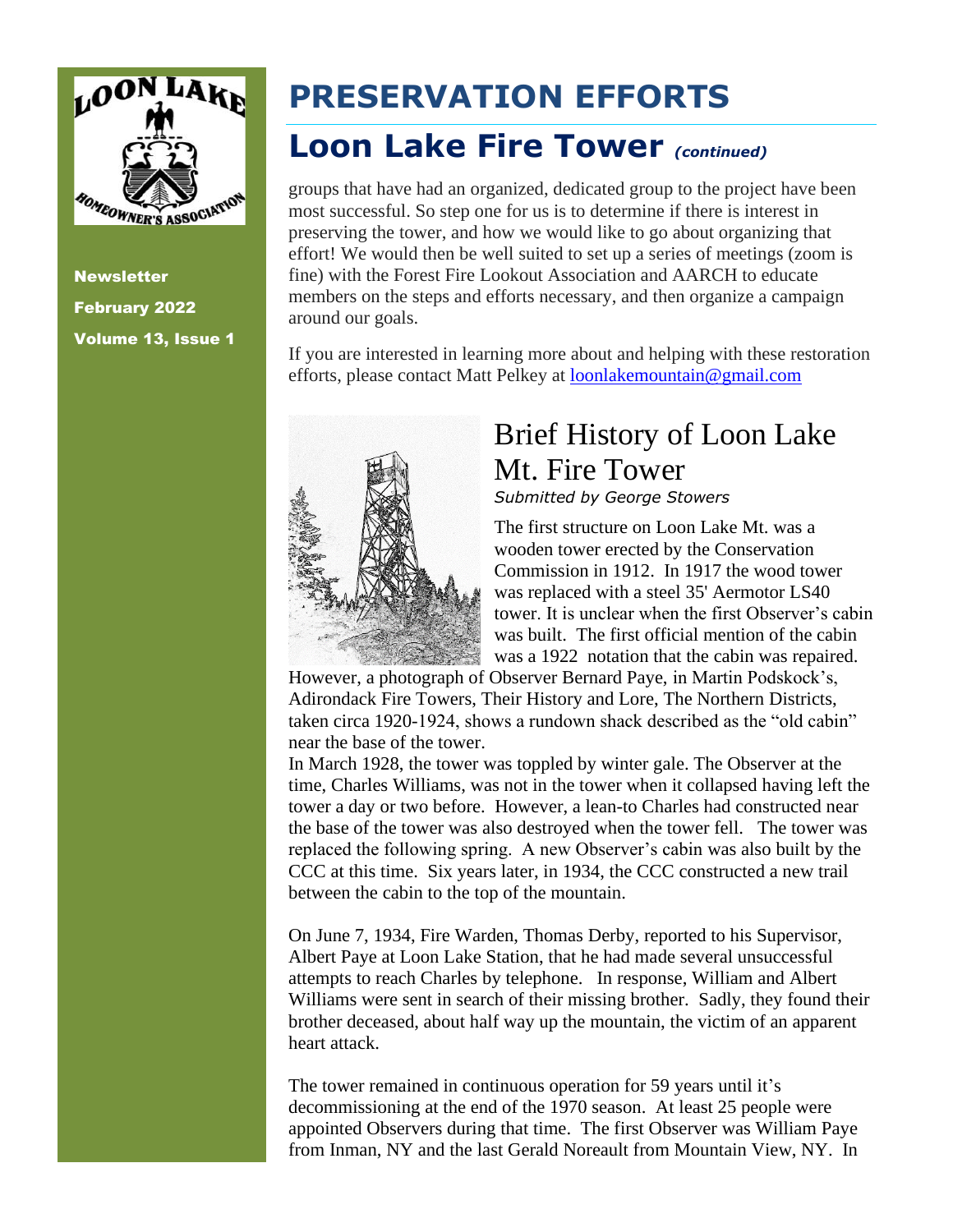

# **PRESERVATION EFFORTS**

#### **Loon Lake Fire Tower** *(continued)*

the end it was a combination of budget cuts and the advent of aerial fire patrols that brought the end of an era for the Loon Lake Mt. Fire Tower as an active observation post.

In April 2009, a conservation easement enabled year-round public foot access across land owned by Lyme Adirondack Timberlands to the tower which is located in the Debar Mountain Wild Forest. The trailhead is located on Rt-26 about 4.3 miles north of Loon Lake. The bottom section of the tower's ladder was removed at some point, so there is no access to the top of the tower. The tower was added to the National Register of Historic Places in on December 5, 2008 (Ref. #: 8001144), and the National Historic Lookout Register on January 3, 2015. (Reg. #: US 1072, NY 34). It is also listed in the New York State Register of Historic Places.

At this point the tower has not been maintained for many years and will require a significant restoration effort if it is to be preserved for the enjoyment of future generations.

During my research I came across the paperwork nominating the Loon Lake Mt. Fire Tower for listing in the National Register of Historical Places. It was prepared in September, 2008 by David Petrelli on behalf of the, "Friends of Loon Lake Tower". It might be interesting to try to track Mr. Petrelli down, and talk with him about this effort and the, Friends of Loon Lake Mountain. If anyone knows Mr. Petrelli, or anything about the Friends of Loon Lake Tower, please contact George at gstowers@frontier.com

Information sources used in preparation of the article include: The 2010 NYS-DEC Fire Tower Study for the Adirondack Park, Adirondack Fire Towers -Their History and Lore -The Northern Districts by Martin Podskock, The New York State Chapter of the Forest Fire Lookout Association, the National Register of Historic Place, The National Historic Lookout Register, and Roster of the NYS Forest Observers from the payroll file of the Bureau of Forest Fire Control 1911-1972, by Bill Starr. Photo Credit: Original 2012 color photo by Marc Wanner CC BY-SA 3.0, computer rendered as pencil sketch for this article by G. Stowers.

# **LOON LAKE HISTORY**

#### *Blacksville - A Few Words in Honor of Black History Month*

*Submitted by Karl Beckwith Smith*

1848 was an important turning point for the Western World in general and for the North Country in particular. 1848 is generally considered to be the beginning of the industrial revolution. Life in the big cities at the time was not very pleasant for most people. Many were looking for a way out and for for ways of making living in more rural settings.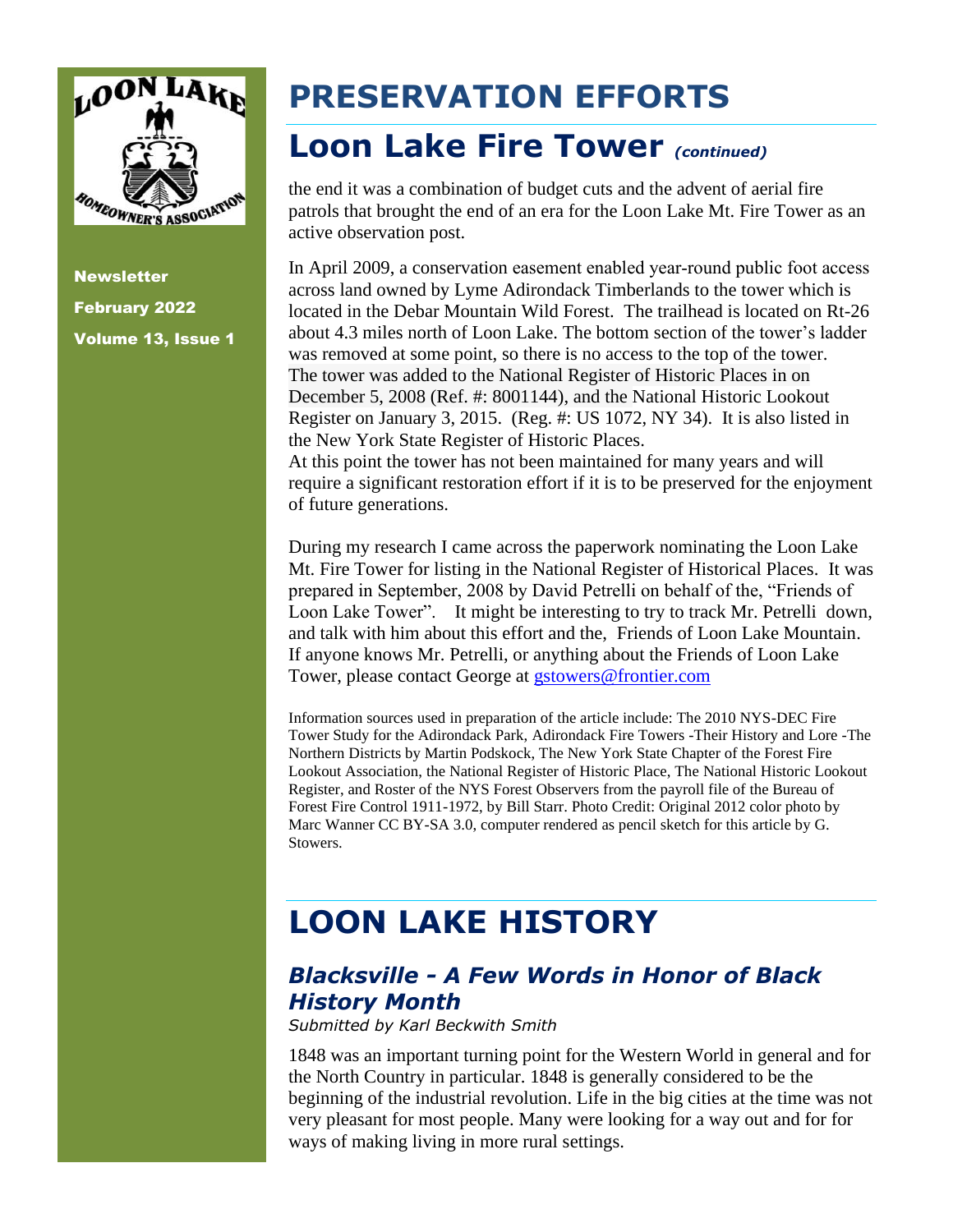

# **LOON LAKE HISTORY** *(continued)*

The creation of the Port Kent to Hopkinton Turnpike 1829-1832 brought about the beginning of settlement in the Loon Lake and surrounding areas. The Merrill Inn was built in 1831 and became a center of activity for the Town. It was an important stage coach stop, post office and gathering point for local activities. Vermontville and Merrillsville were settled by people from Vermont. Alder Brook was settled by 1849 with Irish people moving down from Canada . Goldsmith became a busy mill town. When the Town of Franklin was established in 1836 there were 200 residents in all. In 1848 Loon Lake was still almost wild. The only known residents were the Loverings and Amisia Washburn, guide. Around 1850 Paul Smith began to frequent the Loon Lake area as a guide. He first stayed at the Lovering Inn



which was basically a rough log cabin. His father, mother and brother started Hunters Home in 1852, which was also a rustic hunters and stagecoach accommodation, at the intersection of the North Branch of the Saranac River and the Port Kent to Hopkinson Turnpike . Paul was involved in that operation as well before it burned in

1858 and Paul moved to St. Regis to start his own hotel business there. (Hunters Home was rebuilt and was run by the Smith family until an unknown date)

One of the biggest landowners in the Northern Adirondacks at that time was Gerrit Smith who had inherited 1,000,000 acres from his father along with a considerable amount of debt. Gerrit Smith was an abolitionist who believed that Black Americans should be free and have the right to vote. At the time voters had to own a certain amount of property. In order to further that end (and improve his own fortunes) GS gave away a total of 120,000 acres in various locations in the ADKs to 3000 individuals in parcels of 40 acres. GS was a friend of John Brown and Willis Hodges, both abolitionists. In 1848 Gerrit Smith gave 200 acres of land in Loon Lake to Willis Hodges for him to settle himself and 4-5 Black families and 5 or 6



single men. (Gerrit Smith also sold 14,000. acres of land along the North Branch of the Saranac to Thomas Goldsmith where he established his sawmill and town.)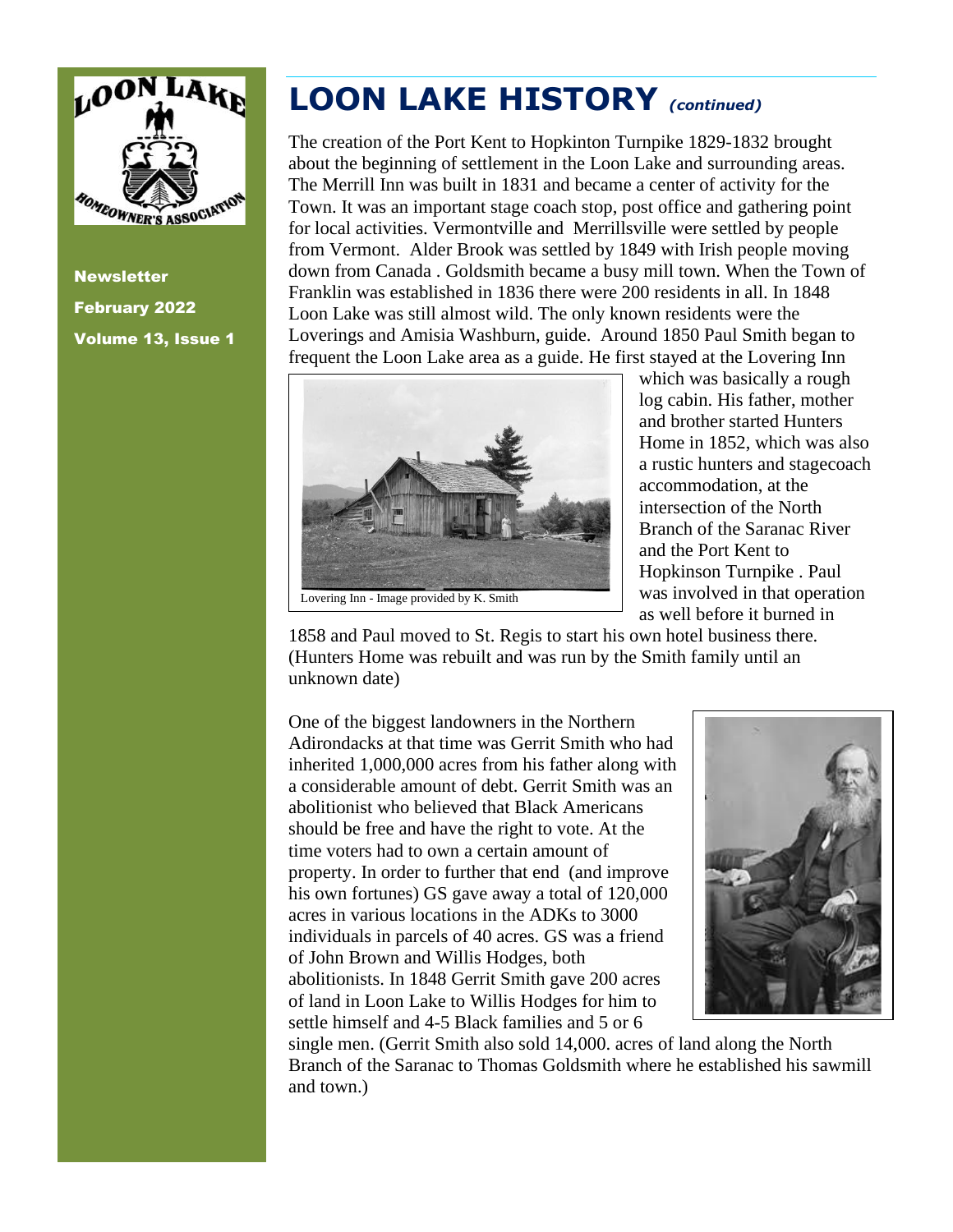

**Newsletter** February 2022 Volume 13, Issue 1

#### **LOON LAKE HISTORY** *(continued)*



Willis Hodges had been the publisher of an abolitionist newspaper called the Ram's Horn in Brooklyn NY. He arrived by wagon in Loon Lake in May of 1848 with the hope of settling himself and these families on the land to make a subsistence living from it. But these were city folk and the climate for farming in the wilderness was extremely difficult even for the best prepared.

Unfortunately things did not work out as planned. The settlers barely survived that first winter and not much help was supplied from anywhere. After a second winter it was clear

that they would not be able to make a go of it. People began to drift away and Willis Hodges was back in Brooklyn by 1853. There is a possibility that some of the settlers lingered in the area, but as public sentiment did not extend to Black folks in general their stories and numbers were not recorded, except for a very few individuals.

I believe that Blacksville was accessed from the Port Kent To Hopkinton Turnpike in the area at the foot of what is now called Lookout Mountain where there is some fairly level land probably very close to or perhaps on Washburn Brook. (Named for the guide who lived there.) That is up above where Bass Pond is now and above what we call Hodges Bay, part of Loon Lake . Who knows exactly? But it is entirely possible the remains of an old fireplace or cellar might still be found. Eventually this area was absorbed by the Loon Lake House activities which may have utilized some of this cleared land in what



became the hotel farm, corrals, deer park and gardens which were accessed by a road that ran north behind the the 11 the green (originally the 2nd green) of the 7 - Keys Golf Course. This section also became the hotel Baseball diamond after the front nine opened in 1922 and the eventually was partly used as the hotel dump site.

Other Black settlers were placed near Vermontville in the area near "Negro" Brook. More lived for a while near John Brown's Farm in North Elba. And there were others elsewhere. None of these settlements were to survive as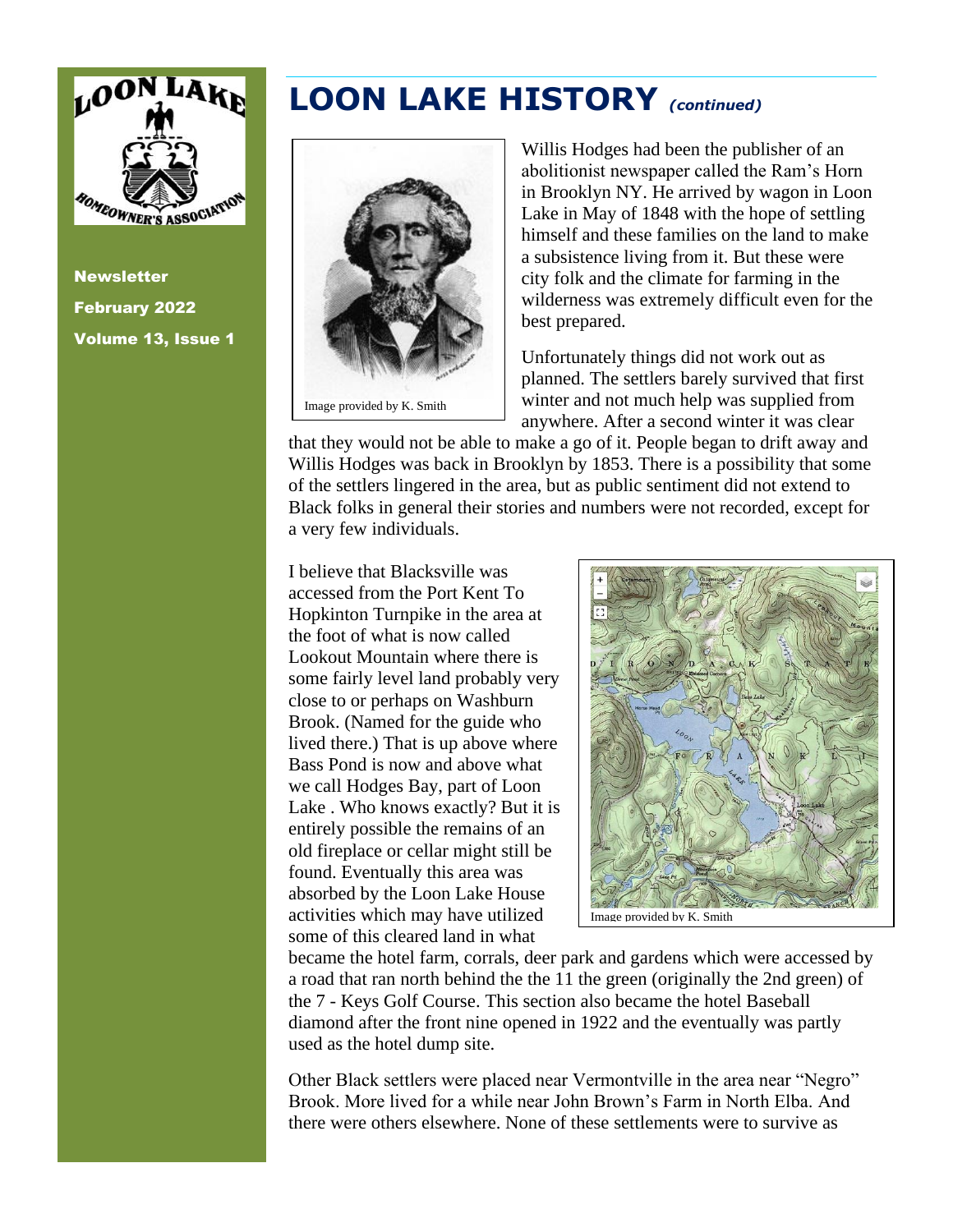

# **LOON LAKE HISTORY** *(continued)*

such. Blacksville came and went long before before Fred and Mary Chase came on the Loon Lake scene in 1878.

After the Loon Lake House opened in 1879 many blacks were hired on staff at the hotel. It is said that Black waiters were preferred by Mrs. Chase in the dining rooms; as they were in many Adirondack hotels. Black waiters and maids ect. would travel seasonally between summer resorts in the ADKs and similar establishments in Florida and the South.

There is a gap in the known Loon Lake history between about 1860 and 1878 that we, so far, do not know much about.

# **THE NEWS YOU'VE ALL BEEN WAITING FOR …**

# **Starlink!**

*Submitted by Patty Cogswell*

Starlink has finally arrived in Loon Lake! Initial reports from a few of us who have set it up are very positive. When I tested our area this summer, I was skeptical that we wouldn't get a good signal. I believe the best spot I could find said there would be interruptions every 30 seconds. Honestly, I am thrilled with the service!

A few points to note:

- The setup process is very easy; the dish is placed outside and the router is plugged in inside your house

- The speeds are pretty consistent and significantly better than either of the satellite companies we have now

- It looks like the best option will be to mount the dish high up on the house. Starlink sells various mounting systems on their website, which should make this fairly easy.

- If you have any form of mesh extender for your current system or want to directly ethernet connect anything to the Starlink router, there isn't a port to do this. There is an adapter you can purchase on their website, which will allow you to connect other devices.

- If you are ordering any extra parts, it will take a few weeks for them to arrive. Yes, I am living this and hoping that giving you a heads up will help you be ready when you want to get yours up and running!

Was it worth the wait and does it live up to the hype? Carleen and I agree, it's like a miracle!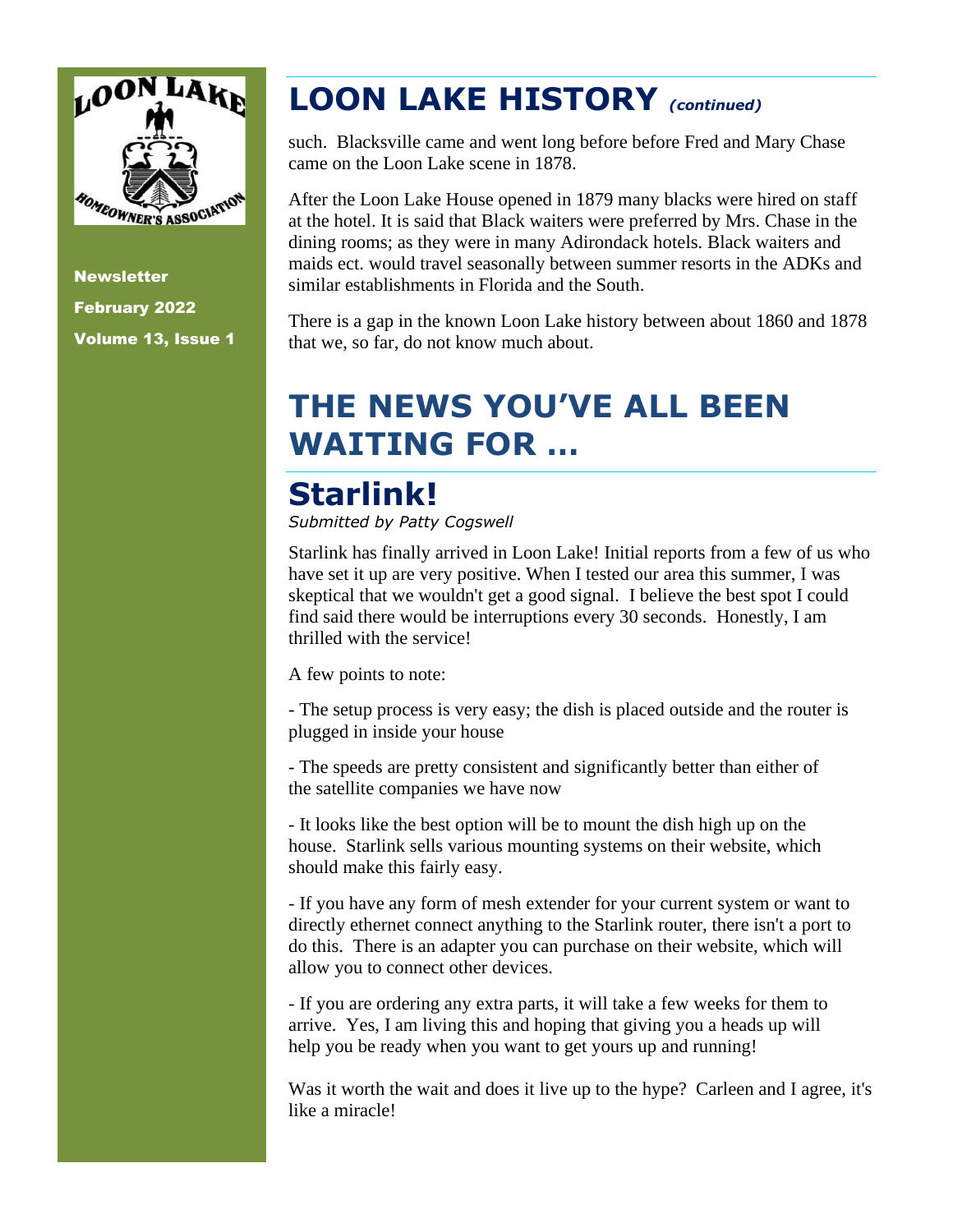

# **IN OTHER NEWS**

## **Beautification**

Thank you to our new year-round neighbors, the Cottoms, for adding some sparkle to our long Winter nights with the beautiful lights they had on display over the holidays at the corner of Blue Spruce and Oak Lane.

#### **Winter in Loon Lake**

*Submitted by Cynthia Martino*

Yes, it's cold and, yes, it's hard. But for those of us fortunate enough to live in Loon Lake year-round, or visit frequently throughout the Winter, this time of year offers its own magic and lots of tracks! XC ski tracks, snowshoe tracks, sled tracks, and wildlife tracks.



Photo provided by C. Martino

Snow cover provides an excellent way to see what goes on in the woods when we're not there. This year has been especially big for snowshoe hare activity, the most we've seen on our property since 2009-2010. Likely this is evidence of the natural predator prey cycle, with predator (mainly coyote) populations seemingly down over the last two years.

Snow tracks are also an excellent way to identify bobcat trails, moose traffic, otter slides and even provide an alternate form of "birdwatching". My personal favorite is finding evidence of owls landing on the snow to catch their prey and the white background makes it a lot easier to find owl pellets which can give you a good idea of where their favorite hunting perches are.

With March quickly approaching, we'll also be taking the appearance of snow fleas as a sure sign that Spring is on the way.

# **ABOUT LLHOA**

### Mission Statement

The Loon Lake Homeowners Association is now a 501(c)3, not for profit, organization and our mission is as follows.

"The LLHOA shall act to serve and inform the community around Loon Lake to encourage practices that protect the quality of the lake's natural ecosystem, and promote a sense of community for its members. The LLHOA shall be set